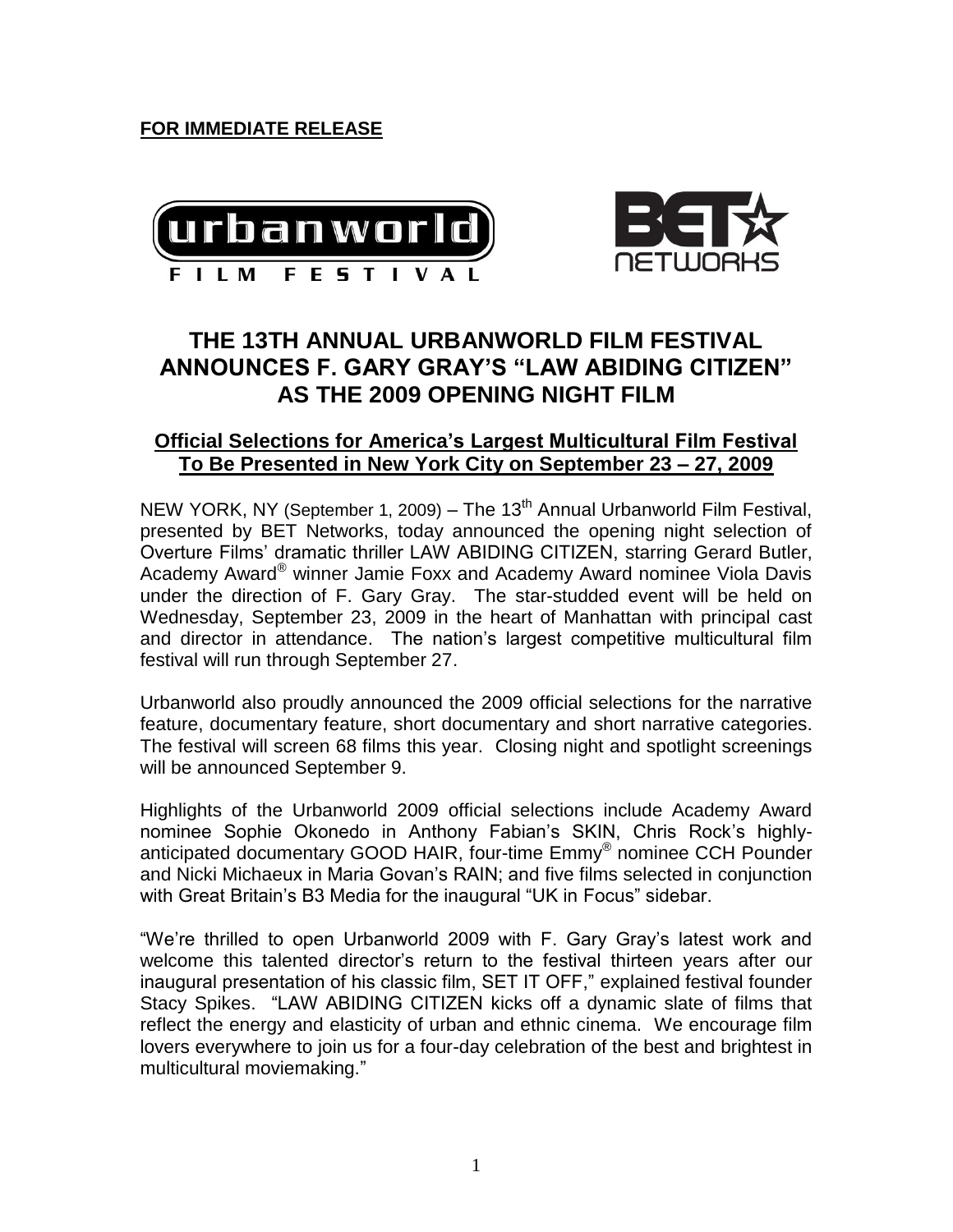Page Two *Urbanworld 2009 Selections*

## **Urbanworld Film Festival 2009 Roster**

### Opening Night:

LAW ABIDING CITIZEN directed by F. Gary Gray

### Narrative Features include 12 films:

BLUE directed by Ryan Miningham DON'T LET ME DROWN directed by Cruz Angeles HUSH directed by Mark Tonderai (UK IN FOCUS) JUST ANOTHER DAY directed by Peter Spirer MISSISSIPPI DAMNED directed by Tina Mabry RAIN directed by Maria Govan SALUD directed by Cesar De Leon SHIFTY directed by Eran Creevy (UK IN FOCUS) SKIN directed by Anthony Fabian THE GOOD NEIGHBOR POLICY directed by Edgar P. Davis TOE TO TOE directed by Emily Abt TURISTAS directed by Alicia Scherson

#### Documentary Features include 17 films

AMERICANA directed by Topaz Adizes BAMA GIRL directed by Rachel Goslins BURMA VJ directed by Anders Ostergaard CRIPS AND BLOODS: MADE IN AMERICA directed by Stacy Peralta EVENTUAL SALVATION directed by Dee Rees GOOD HAIR directed by Jeff Stilson MRS. GOUNDO'S DAUGHTER directed by Barbara Attie, Janet Goldwater OFF AND RUNNING directed by Sharese Bullock P-STAR RISING directed by Gabriel Noble PRESSURE COOKER directed by Mark Becker SAMO: ART & INFLUENCE OF JEAN-MICHEL BASQUIAT by Bethany Ward-Lawe SAY MY NAME directed by Nirit Peled SHOOTING STARS directed by Johnny Nunez STILL BILL directed by Alex Vlack, Damani Baker THE LOST SON OF HAVANA directed by Jon Hock THE VISITORS directed by Melis Birder WHAT'S ON YOUR PLATE? directed by Catherine Gund

Short Documentaries include 5 films:

A SENTENCE APART directed by Theo Rigby A SONG FOR OURSELVES directed by Tadashi Nakamura BRONX PRINCESS directed by Yoni Brook HOODS TO WOODS directed by Brian Paupaw KEEP ON STEPPIN' directed by Christine Noschese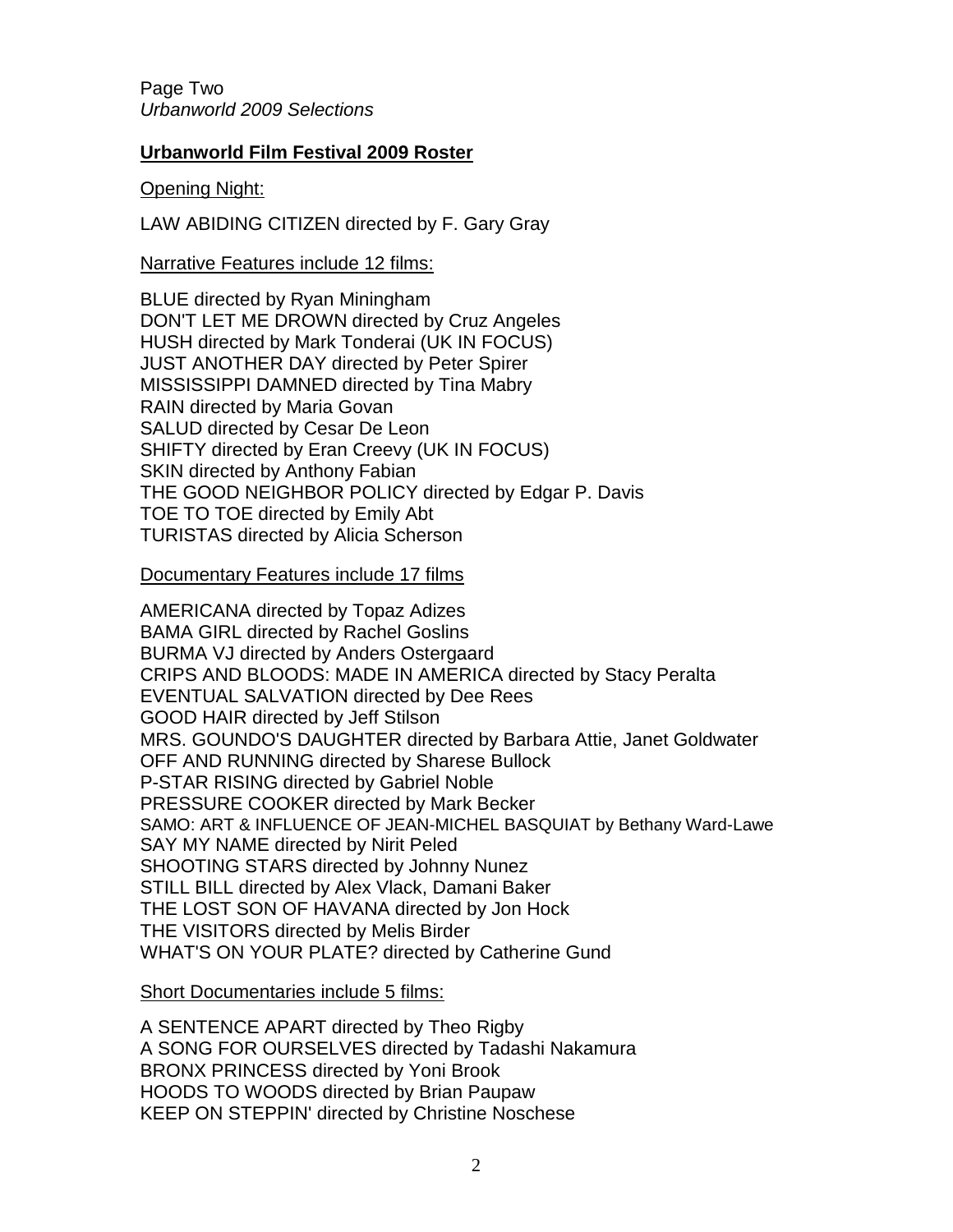Page Three *Urbanworld 2009 Selections*

Short Films include 29 films:

A BARBER'S TALE directed by Nelson George AMAZON WOMEN directed by Kiara C. Jones BIG BLACK GOOD MAN directed by Usame Tunagar BROTHERS INCORPORATED directed by Michael Johnson ENTER THE PREACHER directed by Paulette James (UK IN FOCUS) FATHER'S DAY directed by Brian Rolling FRENCH FOR FOREIGNERS directed by Kartik Singh GRACE directed by Alrick Brown HAIR WE ARE directed by Daniella Belchner (UK IN FOCUS) HOPE directed by Justin Foran HUG directed by Khary Jones IN THE WIND directed by Marty Papazian LA OPERACIONE directed by Victor Cruz LIFE ON EARTH directed by Jeffrey A. Keith LOCKS directed by Ryan Coogler MANALI CREAM directed by Navdeep Kandola (UK IN FOCUS) MARIACHI directed by Elena Greenlee MEDICINE MAN directed by Himkar Tak NUEVA YORK directed by Manolo Celi OSVALDO'S directed by Randy Wilkins OUT OF THE DARKNESS directed by Nikki V. Roberts POPOUS PANE & THE KIDS HE LOVES TO HATE directed by Derrick Anthony PRODUCTION directed by Lenny Payan SATURDAY MORNING BLUES directed by Yvonne Michelle Shirley SECOND CHANCES directed by Moses Halley of Films by Youth Inside THE FALL directed by Aaron Wallace THE ROE EFFECT directed by Kiel Adrian Scott TRECE ANOS directed by Topaz Adizes WING IT directed by Maria Quintana

# **About Urbanworld**

Urbanworld was launched in August 1997 with 35 films, by founder Stacy Spikes, a former Miramax executive. BET Networks returns as the 2009 Presenting Sponsor. HBO continues support as the Founding Sponsor.Principal Sponsors include ESPN, Black Enterprise, Essence, Giant, HoneyMag.com, BlackPlanet.com, and MiGente.com. Benefactor Sponsors include Warner Bros., Stella Artois, Directors Guild of Amerca - New York, Tekserve, AMC Theatres and UrbanBeautyCollective.com.